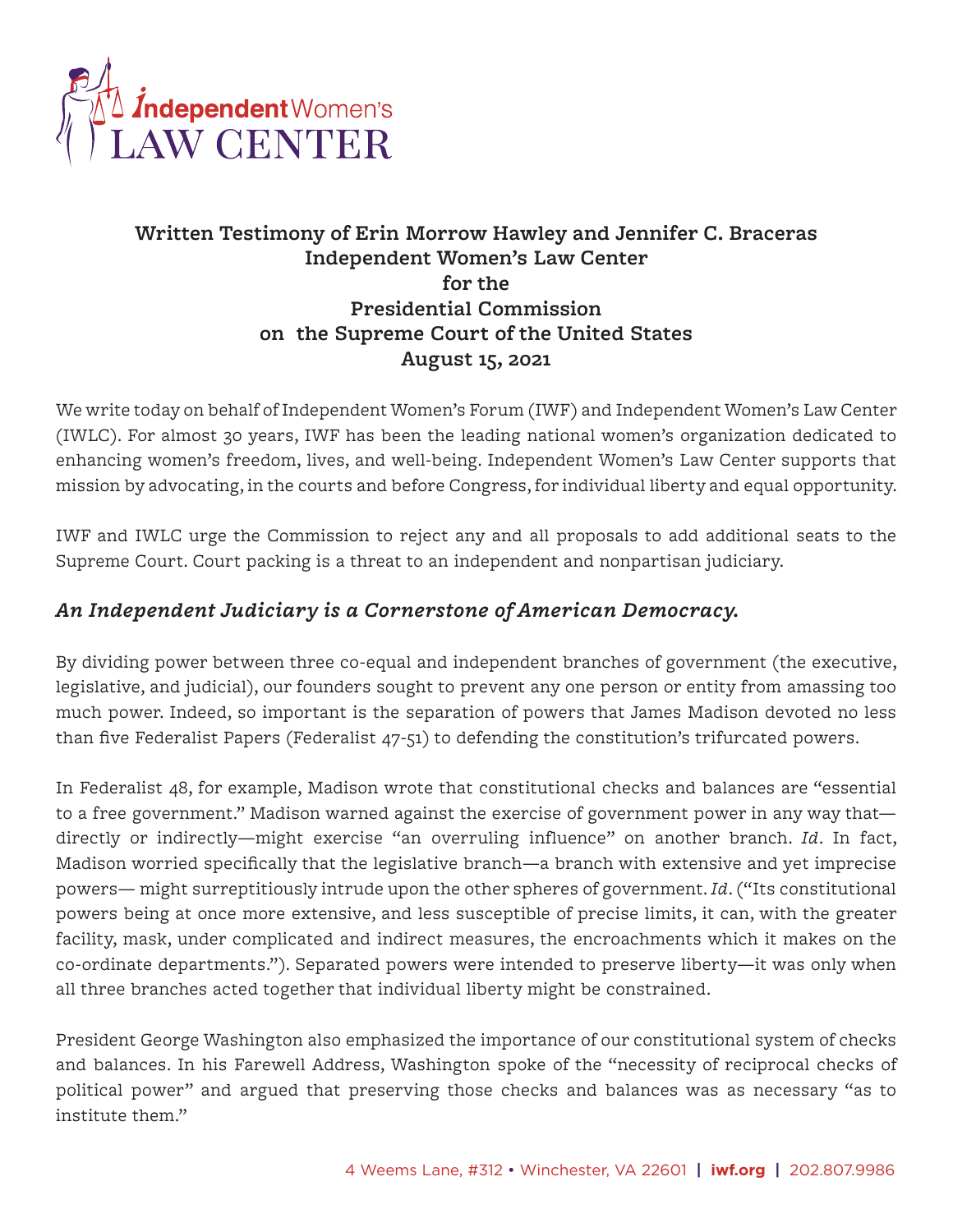The Constitution thus creates the federal judiciary as an independent co-equal branch of government insulated from direct political pressure. Judicial independence isn't an abstract concept—it's a rule that protects federal judges from interference by politicians and safeguards the separation of powers. Judicial independence was so important to the Founders that Article III of the Constitution gives federal judges lifetime appointments and salary protections.

Article II of the U.S. Constitution gives the president the power to appoint federal judges and justices of the Supreme Court with the "advice and consent" of the Senate. Once seated, members of the federal judiciary occupy a separate branch of government and are fully independent of both the president who appointed them and the Senate that confirmed them. Thus, while judicial nominations and confirmations are inherently political processes, the judicial function itself is set up to be nonpartisan and apolitical.

Article III of the Constitution provides that "the judicial Power of the United States shall be vested in one supreme Court and in such inferior Courts as the Congress may from time to time ordain and establish." Although the Constitution does not dictate the number of Supreme Court justices, since 1869 the Court has consisted of nine members (eight associate justices and one chief justice).

In order to protect the independence of the federal judiciary, Article III provides that federal judges "hold their Offices during good Behaviour" and "receive for their Services, a Compensation, which shall not be diminished during their Continuance in Office." In other words, federal judges are entitled to serve for life and can never have their pay reduced. This job security insulates judges not only from the other two political branches of government but also from general public pressures. This allows federal judges to render impartial decisions on the basis of law and fact, rather than out of concern for the political, social, or economic consequences of their rulings.

# *Court Packing Is An Attack on the Independence of the Judiciary.*

Although there is nothing magical about the number nine, our founders did not anticipate the other branches tampering with a co-equal branch of government for political gain. Tampering with the structure of the Court to obtain political objectives undermines the independence of the judiciary and threatens the checks and balances that are the cornerstones of our system of governance. The Supreme Court, for instance, has long held that, while Congress has constitutional authority over much of the structure of the federal judiciary, it cannot intrude upon the authority of the federal courts to decide cases independently. *United States v. Klein*, 80 U.S. 128 (1871).

The Supreme Court is not supposed to operate, like some federal commissions do, with a "balance" of members from the two major political parties. Nor is it supposed to advance certain policy positions. Calls for "balance" on the Court create the false impression that the Court is supposed to behave as a political, policy-making body where two sides work together to forge compromise. This distorts the role of the Court. In a democratic society, the role of the Court is to apply the law as written, not to cut deals or strike compromises.

Adding seats to the federal bench so that the party in power can fill them with judges who will rubber-stamp a particular legislative agenda is an attempt to turn our judiciary into just another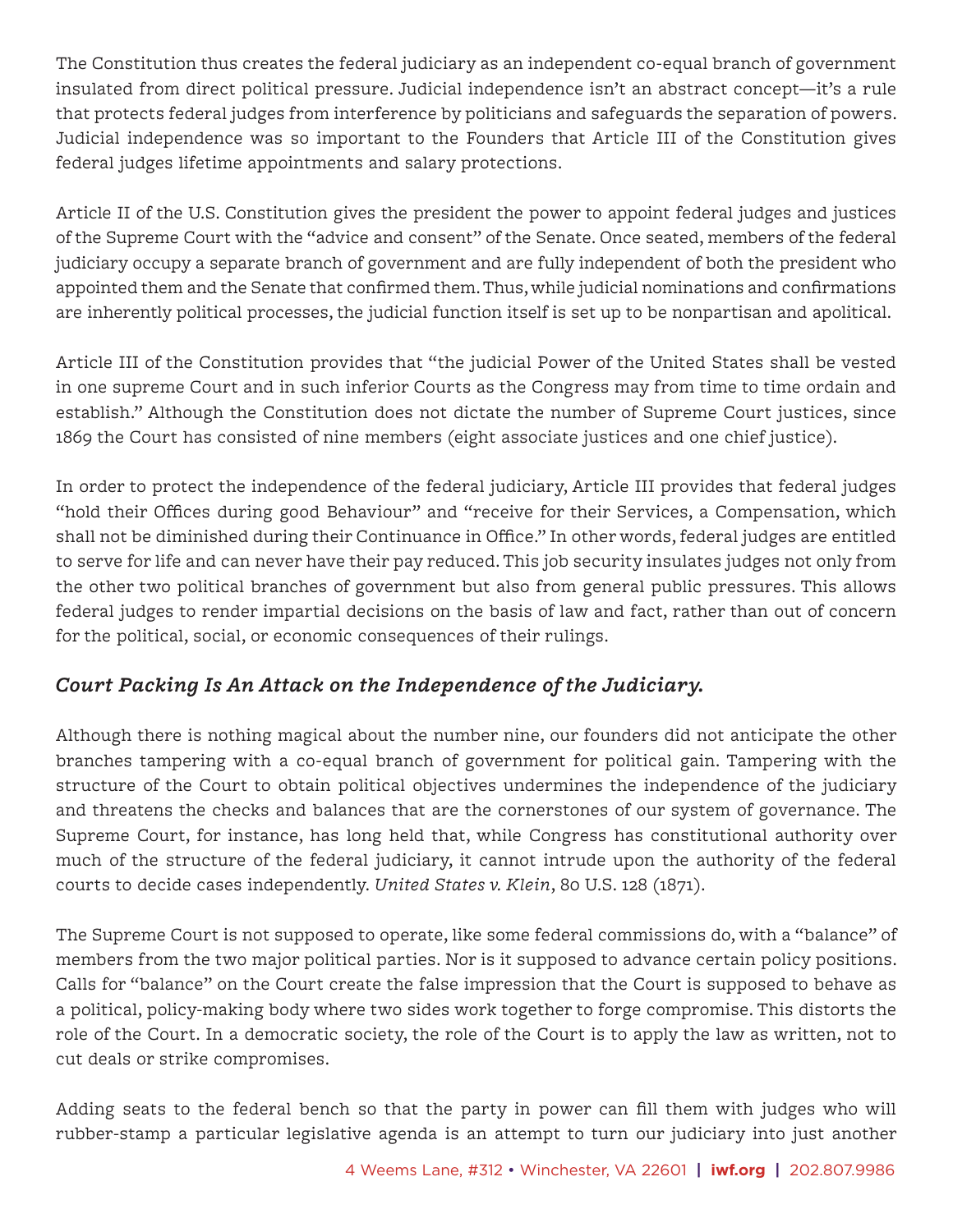political branch. Attempts by the political branches to influence the outcome of cases by packing the courts undermines the independence of the judiciary.

Further, packing the Court would result in a judicial arms race, where the party in power would seek to add justices to the Court whenever the Court rules against that party's positions. Ultimately, this never-ending cycle of one-upmanship would turn the Court into a brazenly partisan and unwieldy organization with dozens, if not hundreds, of members.

While members of the legislative and executive branches derive their legitimacy from the people who elected them, judges derive their legitimacy from their competence, limited power, and apolitical role. As Justice Ginsburg noted, "[i]f anything would make the court look partisan, . . .it would be that—one side saying, 'When we're in power, we're going to enlarge the number of judges, so we would have more people who would vote the way we want them to.'" This would undermine the Court's legitimacy and its authority with unpredictable consequences for the rule of law.

In an April 2020 speech at Harvard Law School, Justice Stephen Breyer also spoke out against packing the Court. He argued that public trust in the court rests in the public's perception that "the court is guided by legal principle, not politics." That perception would be damaged were the court to be enlarged for political reasons. Further, Justice Breyer lamented the fact that Supreme Court Justices are often portrayed by the media as liberal or conservative, and thus their decisions as driven by politics, rather than legal principle. He was concerned that adding seats to the Supreme Court would "only feed that perception, further eroding that trust."

#### *FDR's Court "Reform" Plan*

Court packing has been tried before in the United States. In 1937, after the Court struck down as unconstitutional several pieces of New Deal legislation, President Franklin D. Roosevelt infamously attempted to enlarge the size of the Court in order to stack the bench with jurists sympathetic to his legislative agenda. Roosevelt proposed reorganizing the federal judiciary to set a mandatory retirement age of 70 for all federal judges. Under Roosevelt's proposed legislation, if a judge over the age of 70 declined to retire, the president could still appoint an additional judge to that particular court. At the time, *six* of the Supreme Court justices were over 70, and under the proposal, Roosevelt would have been able to appoint six new justices.

Roosevelt claimed his proposal would reduce the burden on an over-worked judiciary. But everyone knew the purpose of the plan was to appoint new justices who would rubber-stamp New Deal legislation. The American public strongly opposed the measure. And even influential members of Roosevelt's own Democratic party also objected to the plan. "A liberal cause was never won by stacking a deck of cards, by stuffing a ballot box, or by packing a court," said Sen. Burton Wheeler (D-MT). Similarly, the Democratic controlled Senate Judiciary Committee called Roosevelt's plan "a needless, futile and utterly dangerous abandonment of constitutional principle" and an "invasion of judicial power."

Just a few months after FDR announced his court-packing plan, the Supreme Court appeared to cave to political pressure. Prior to the announcement of FDR's court reform plan, the Court had often split